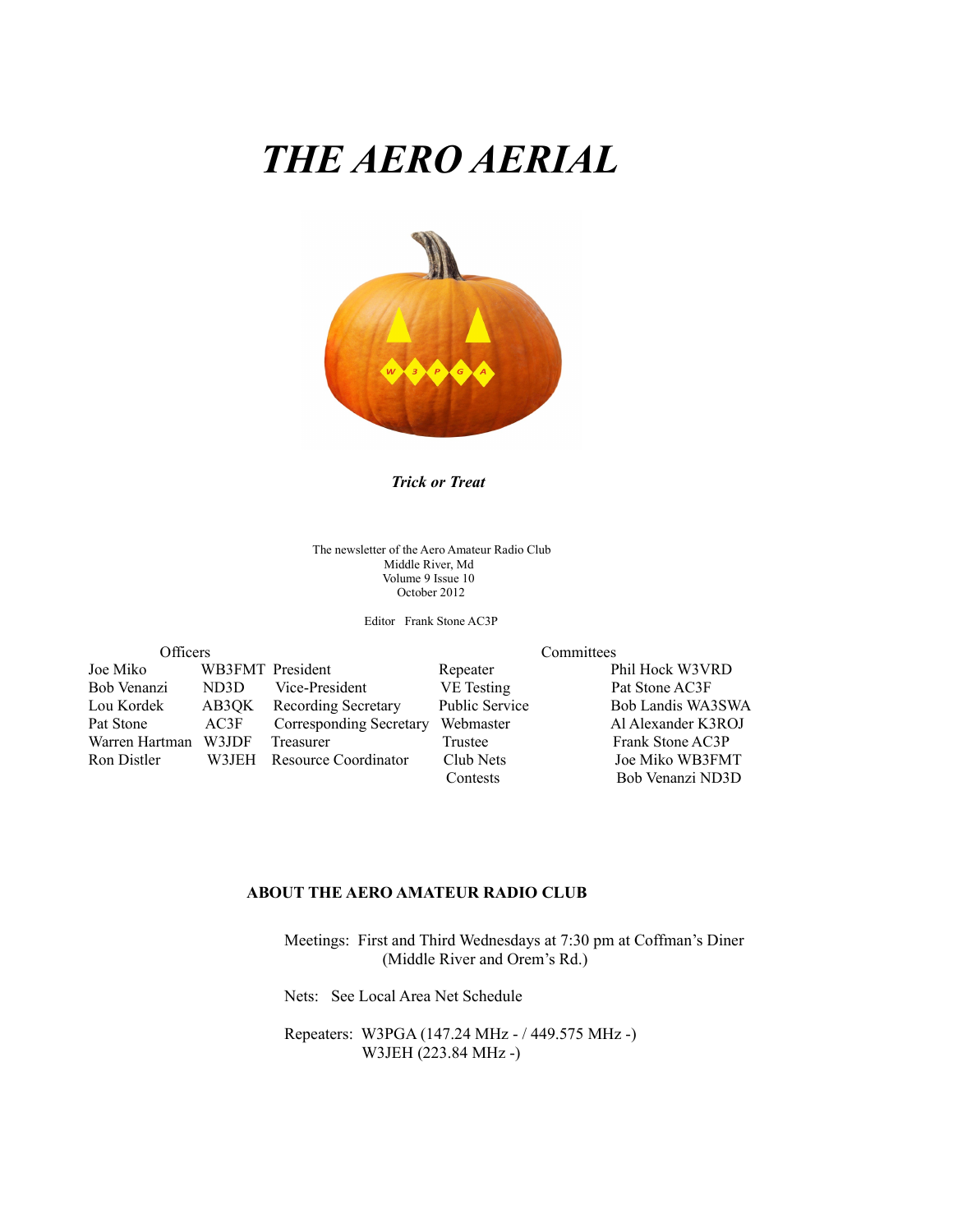### **LOCAL AREA NETS**

| Day        | Time              |         | <b>Frequency (MHz) NET NAME</b>  |
|------------|-------------------|---------|----------------------------------|
| Daily      | $9 - 10$ am       | 147.33  | <b>ORIOLE</b> Net                |
| Daily      | 6 pm              | 3.820   | Maryland Emergency Phone Net     |
| Daily      | $6:30 - 7$ pm     | 146.670 | <b>Baltimore Traffic Net</b>     |
| Daily      | 7 pm and 10 pm    | 3.643   | Maryland/DC/Delaware Traffic Net |
| $2nd$ Tues | $7:30 \text{ pm}$ | 146.670 | Baltimore County RACES Net       |
| $2nd$ Wed. | 8 pm              | 28.445  | <b>AERO ARC Net</b>              |
| $4th$ Wed  | 8 pm              | 147.240 | <b>AERO ARC Net</b>              |
|            |                   |         |                                  |

5<sup>th</sup> Wed. 8 pm 449.575 AERO ARC Net

#### **Aero Net Reports**

#### **August**

**28.445 MHz USB.: WB3FMT(NCS) AC3P W3JEH KA3SNY 147.24 MHz FM: AC3F(NCS) AC3P/m W3JEH KA3SNY 449.575 MHz FM: WB3FMT(NCS) AC3P W3JEH KB3VAE KA3SNY 223.84 MHz FM: AC3P(NCS) KB3PGN KA3SNY KB3JVP (Blue Moon)**

### **Station Activities**

Speedy recovery to **K3ROJ.** Congrats to **AC3F** who displayed her crafting prowess at the Md. State Fair by taking 21 ribbons. Now if we can just get her to build a 222 MHz transverter. **KB3PGN** is making aetherial sounds at her church.At the other end of the acoustic spectrum **AC3P** is practicing with 2 rock groups. **W3JEH** has a new vertical antenna.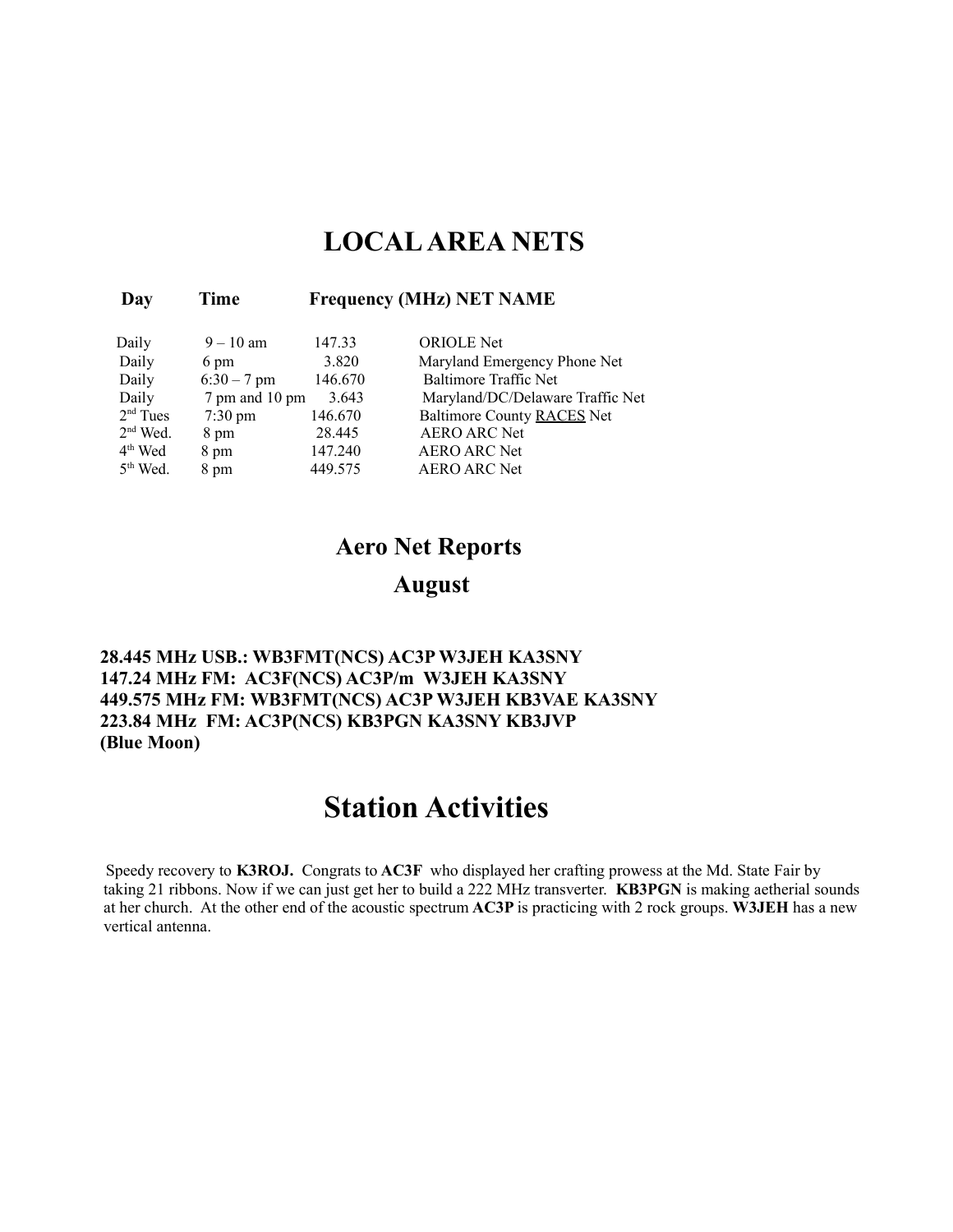# **JOTA PLAN CANCELLED**

Richard, KB3VAE, reports that plans for the club to participate in the Boy Scouts' Jamboree On The Air have been cancelled. The program schedule for weekend at Broadcreek Scout Reservation would not accommodate adequate time for the scouts to go on the air.

### **Team Aero Rides Again**

Bob, ND3D, assembled a team of CW ops to participate the August edition of the North American CW QSO Party. Joining Bob in this endeavor were Frank AC3P, Pat AC3F, Lou AB3QK, and Chuck KB3EK.

The scores were as follows:

ND3D 159 60 10017 AC3P 49 30 1670 AC3F 33 25 825 AB3QK 16 14 224 KB3EK 18 8 20

Total Score: 12756

Congratulations to Team Aero on a good effort.

### **BRATS NEEDS HELP**

Just as we were to go to press, The Aerial, learned that the BRATS club is looking for volunteers to help with a MS bike tour in Frederick County on Saturday, September 29<sup>th</sup>. Anyone interested in helping can contact them at their website; [www.bratsatv.org.](http://www.bratsatv.org/)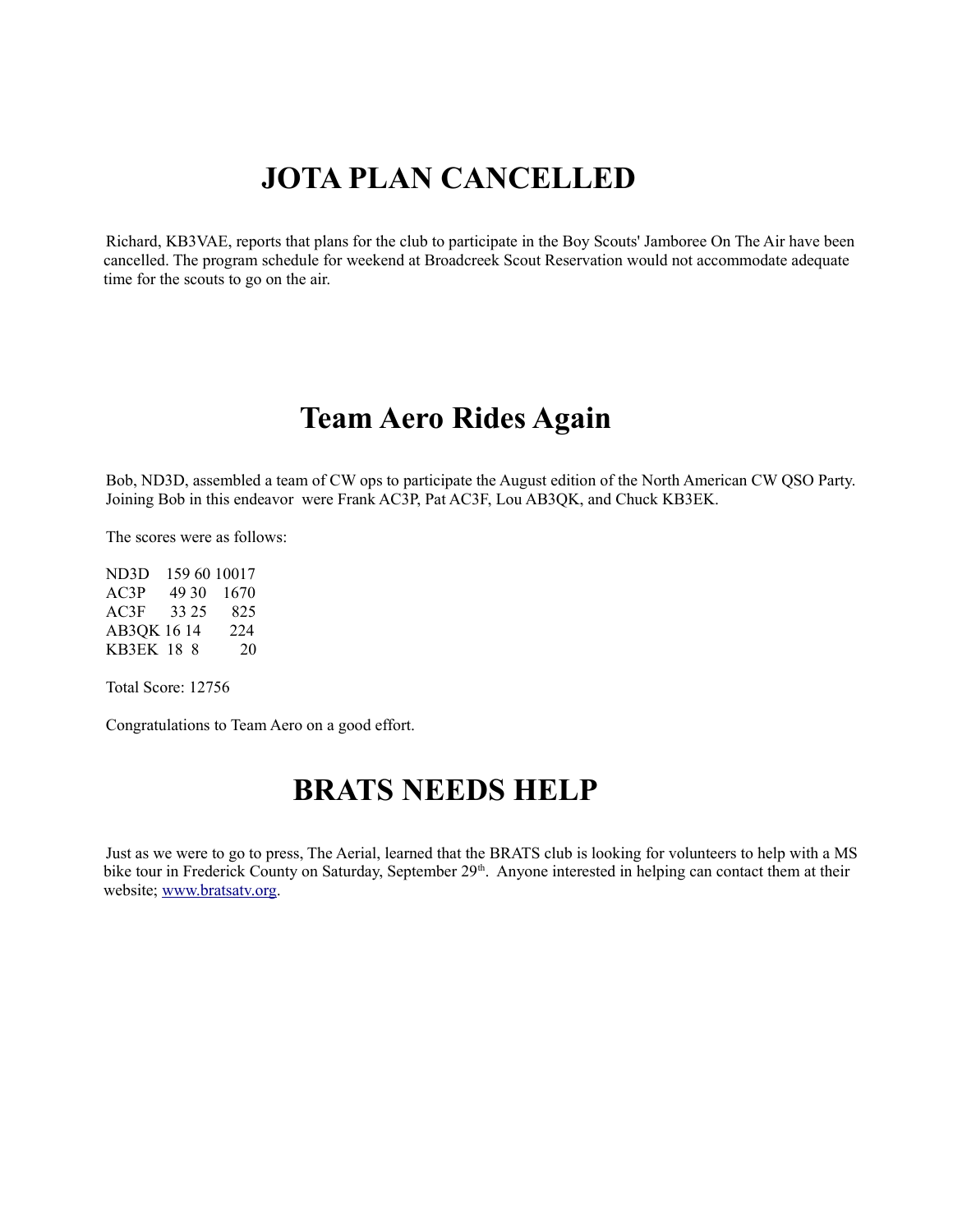#### **From T-MARC**

Hello Everyone,

 The next membership meeting will be held on Sunday Oct. 7, 2012 at the Columbia ARA Hamfest located at the Howard County Fairgrounds in West Friendship, Md. Meeting will start at 10:30 am. Hamfest info can be found at www.carafest.org

Here is the meeting agenda: Welcome

> Treasurer's Report Coordination Report Election of the TMARC Board of Directors UHF Band Plan changes Questions, other topics

 If you would like to nominate yourself or someone for the Board of Directors, please submit the nomination in an email to  $tmarc \omega$ <sub>tmarc.org</sub>

The UHF Band Plan changes are in the attached document. This will be discussed more at the meeting.

Here is the August 2012 Coordination Update:

Applications in Process:

Alex. Graham Bell Pioneer Repeater Assoc. - Sent Construction Coordinations for move of 147.3600, 444.1625, and 1283.1000

WA3TOL - Sent Final Coordination for 448.6750 at Burke, Va.

Network Engineers Repeater Assoc. -- Sent Notice of Proposed Coordination to neighboring coordination groups.

KQ4D - Received Application for Coordination for a UHF pair at New Market, Va. Sent Notice of Proposed Coordination to neighboring coordination groups.

KF4UCI - Sent Final Coordination for 444.4000 at Gordensville, Va.

K3OCM - Sent Final Coordination for 443.8500 at Towson, Md.

K3RIC - Received Certificate of Operational status for 444.2000 at Salisbury, Md. Sent Final Coordination

N4YET / WX4C - Received request from N4YET and WX4C to transfer coordination of 145.1300 at Harrisonburg, Va. to the Massanutten Amateur Radio Assoc.

N4YET - Received request from N4YET to transfer coordination of 147.3150, 224.8200, and 444.6000 at Harrisonburg, Va. to the Massanutten Amateur Radio Assoc.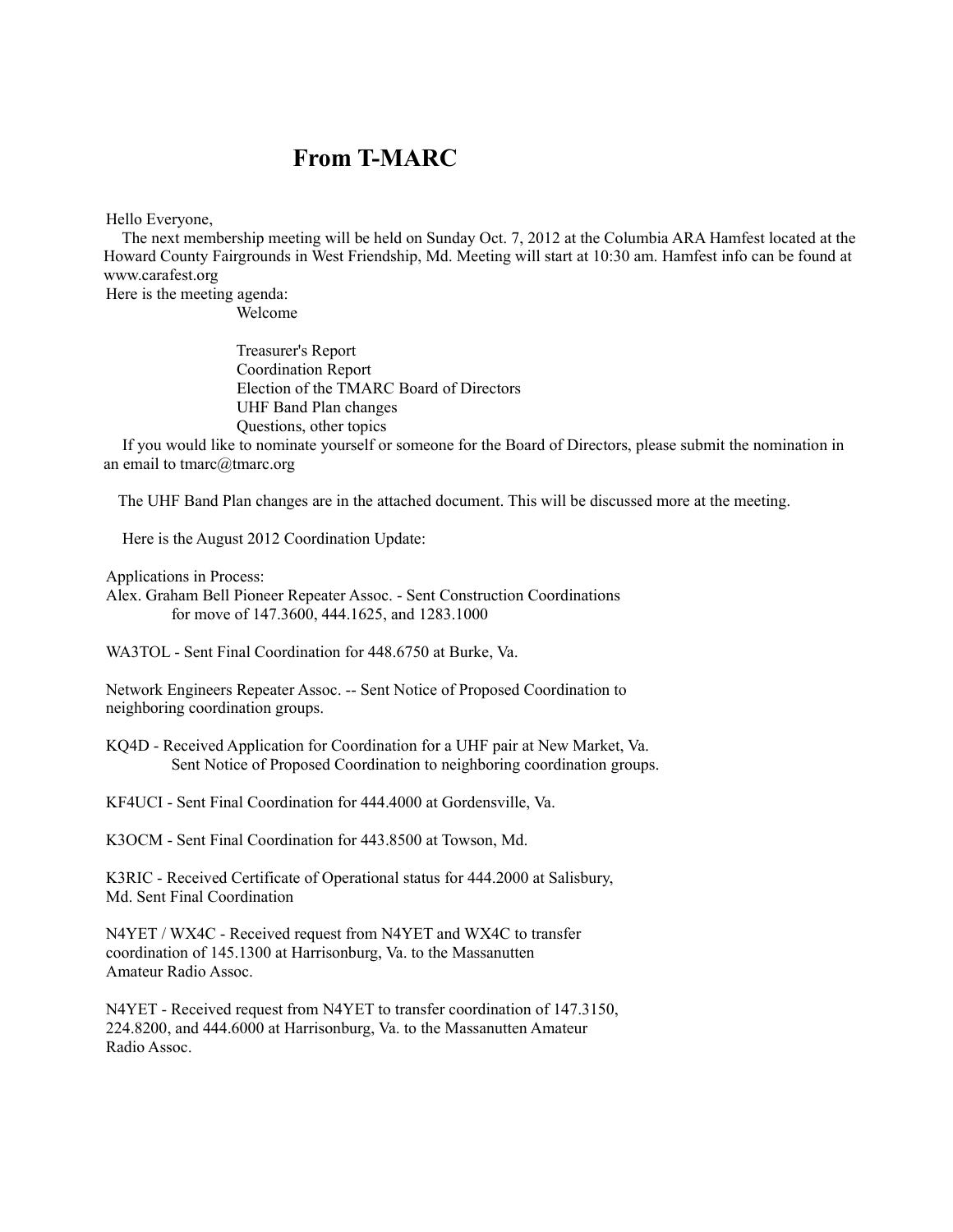On Air Status Requests sent to:

| 927.5625 | N3CDY                                | Whiteford, Md.               |
|----------|--------------------------------------|------------------------------|
| 927.4875 | N3CDY                                | Towson, Md.                  |
| 420 Link | N3CDY                                | Towson, Md. / Whiteford, Md. |
| 53.3100  | N3CDY                                | Towson, Md.                  |
| 420 Link | N3CDY                                | Towson, Md.                  |
| 433 Link | Christiana CARES                     | Wilmington, Del.             |
| 444.8500 | Christiana CARES                     | Middletown, Del.             |
| 442.0000 | U of PA ARC                          | Seaford, Del.                |
| 440 Link | AARC                                 | Sunderland, Md.              |
| 440 Link | AARC                                 | Davidsonville, Md.           |
| 448.2750 | W3JKS                                | Wilmington, Del.             |
| 146.7750 | N3HRT                                | Lexington Park, Md.          |
|          | Coordinations Withdrawn / Cancelled: |                              |
| 927.5625 | N3CDY                                | Whiteford, Md.               |
| 420 Link | N3CDY                                | Towson, Md. / Whiteford, Md. |
| 440 Link | AARC                                 | Sunderland, Md.              |
| 53.3900  | K3GOD                                | Baltimore, Md.               |
| 448.0750 | K3GOD                                | Baltimore, Md.               |
| 448.1750 | W3GLB                                | Seaford, Del                 |
| 433 Link | Christiana CARES                     | Wilmington, Del.             |
| 448.2750 | W3JKS                                | Wilmington, Del.             |
| 146.7750 | N3HRT                                | Lexington Park, Md.          |

Other:

Received 1 VHF Notice of Proposed Coordination from the South East Repeater Assoc.

Thanks  $& 73,$ T-MARC The Mid-Atlantic Repeater Council www.tmarc.org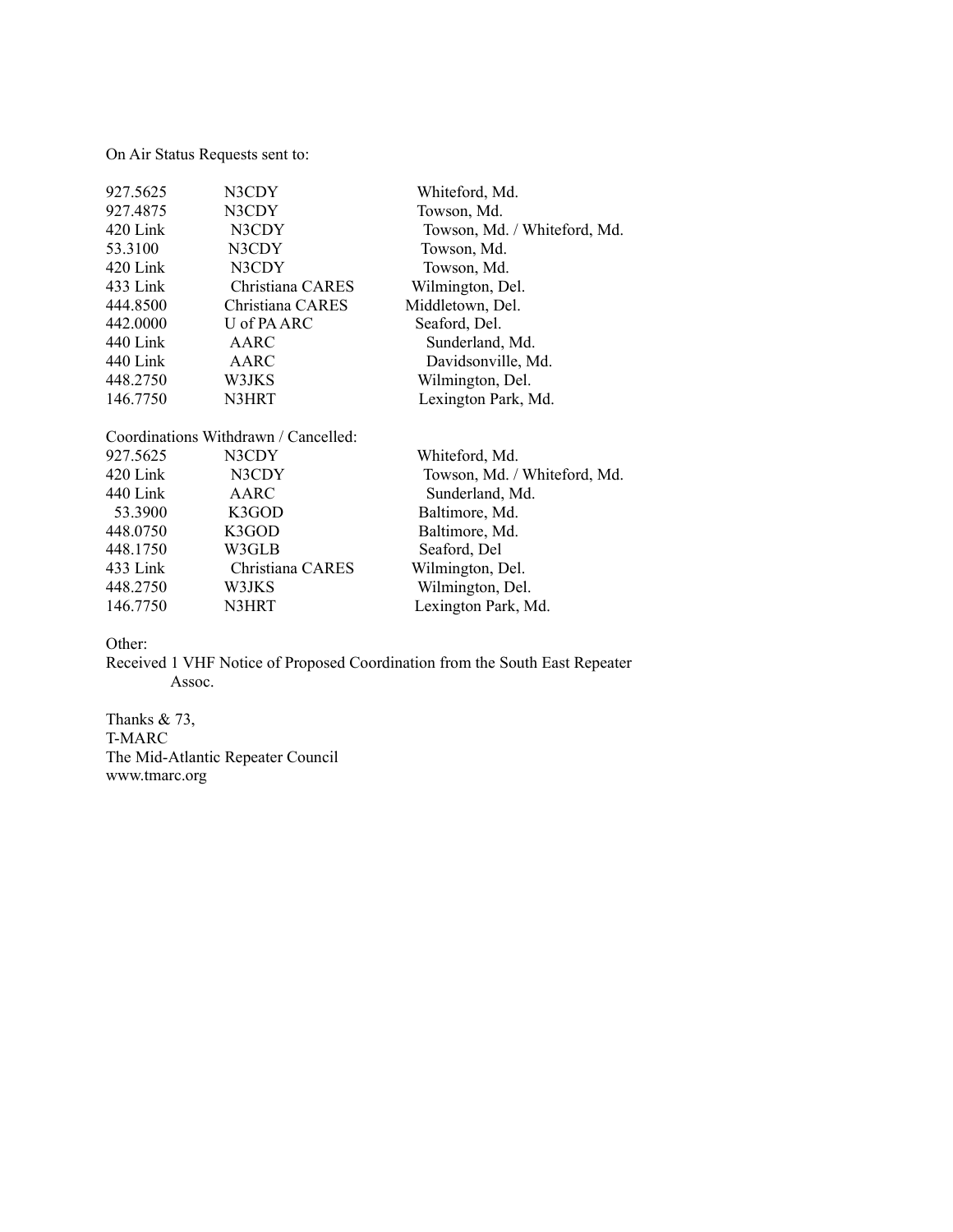

## October 2012

|                                                                |    |                | Meeting<br>Coffman's<br>7:30 pm        |    |    | <b>CARAFest</b><br><b>Howard County</b><br>Fairgrounds<br>www.carafest.org |
|----------------------------------------------------------------|----|----------------|----------------------------------------|----|----|----------------------------------------------------------------------------|
|                                                                | 1  | $\overline{2}$ | з                                      | 4  | 5  | 6                                                                          |
|                                                                |    |                | 28,445 Mhz Net<br>8 pm                 |    |    |                                                                            |
| 7                                                              | 8  | 9              | 10                                     | 11 | 12 | 13                                                                         |
|                                                                |    |                | <b>Meeting</b><br>Coffman's<br>7:30 pm |    |    |                                                                            |
| 14                                                             | 15 | 16             | 17                                     | 18 | 19 | 20                                                                         |
| <b>Mason-Dixon</b><br>Hamfest<br>www.qis.net<br>$k-3pxn$<br>21 | 22 | 23             | 147.24 Mhz Net<br>8 pm<br>24           | 25 | 26 | 27                                                                         |
| 28                                                             | 29 | 30             | 449.575 Mhz Net<br>8/43                |    |    |                                                                            |
|                                                                |    |                |                                        |    |    |                                                                            |